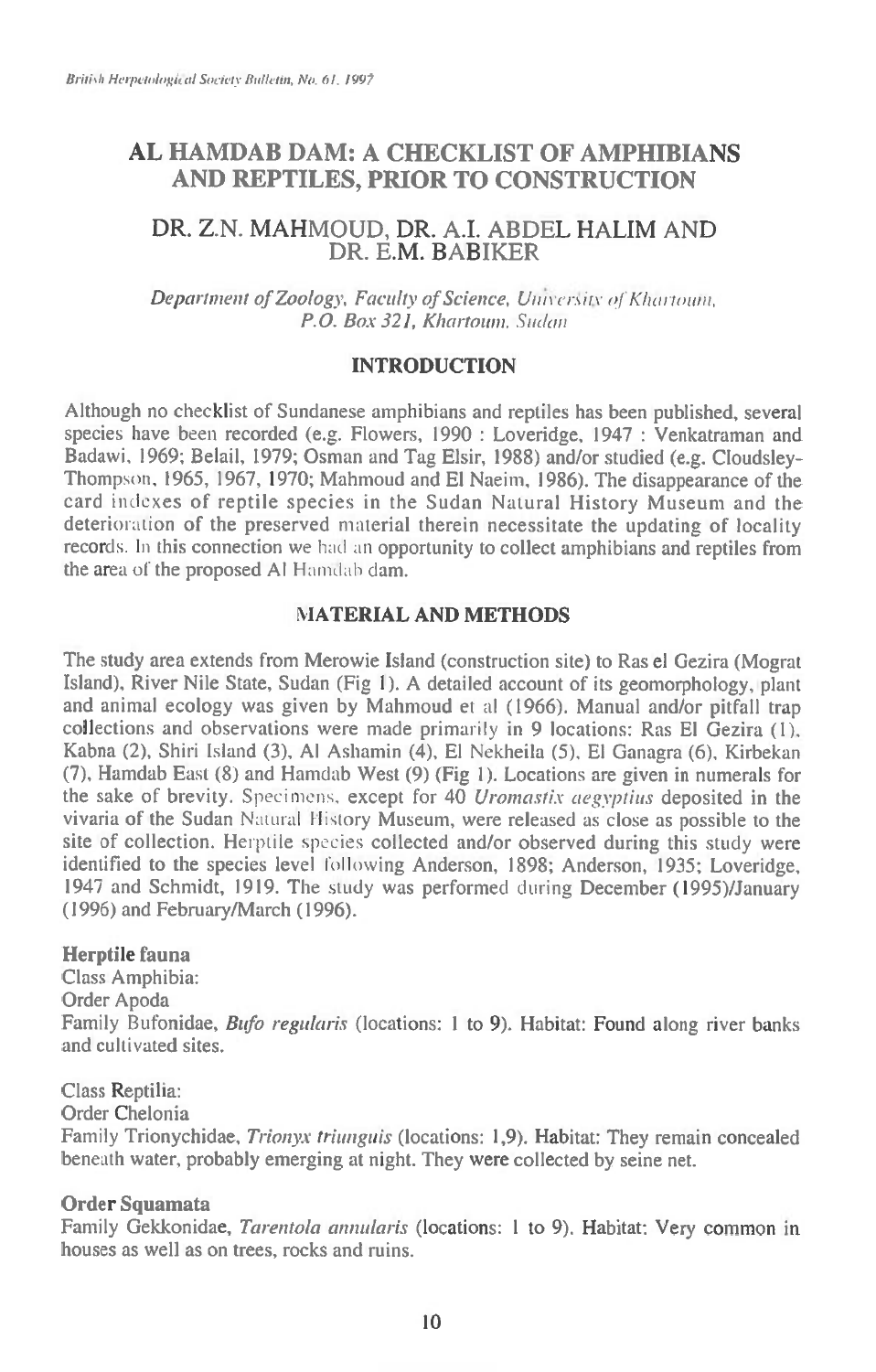Family Gekkonidae, *Stenodactylus stenodactylus* (location: 7). Habitat: Several specimens were found beneath stones.

Family Gekkonidae, *Pristurus flavipunctatus* (Location: 7). Habitat one specimen was found on an acacia tree.

Family Gekkonidae, *Hemidactylus brookii* (Location: 6, 7). Habitat: Crevices of trees and buildings. Few specimens were collected.

Family Agamidae, *Agama spinosa* (Locations: 5, 6, 7). Habitat: Very common on rocky outcrops and open spaces.

Family Agamidae, *Uromastyx aegyptius* (Locations: 2, 3, 4, 5, 7, 9). Habitat: Usually found beneath stones (sometimes in association with scorpions) or basking during early morning or late afternoon.

Family Scincidae, *Chalcides ocellatus* (Locations: 1, 2, 3, 7, 8, 9). Habitat: Very common in cultivated areas.

Family Scincidae, *Scincopus (= Scincus) fasciatus* (Locations: 1, 2, 4, 8, 9). Habitat: Cultivated areas.

Family Scincidae, *Mabuya quinquetaeniata* (Locations: 1, 2, 8). Habitat: Cultivated areas.

Family Varanidae, *Varanus niloticus* (Locations (1, 9): Habitat: Few specimens were seen along river banks.

Family Viperidae, *Causus rhombeatus* (Locations: 1, 6): Habitat: Beneath stones.

Family Viperidae, *Cerastes cornutus* (Locations: 1, 6): Habitat: Sandy regions.

Family Elapidae. *Naja nigricollis* (Location: 1): Habitat: Riverine cultivation.

#### **Fig (1)**  Detailed Locations of Herptile Fauna Collected

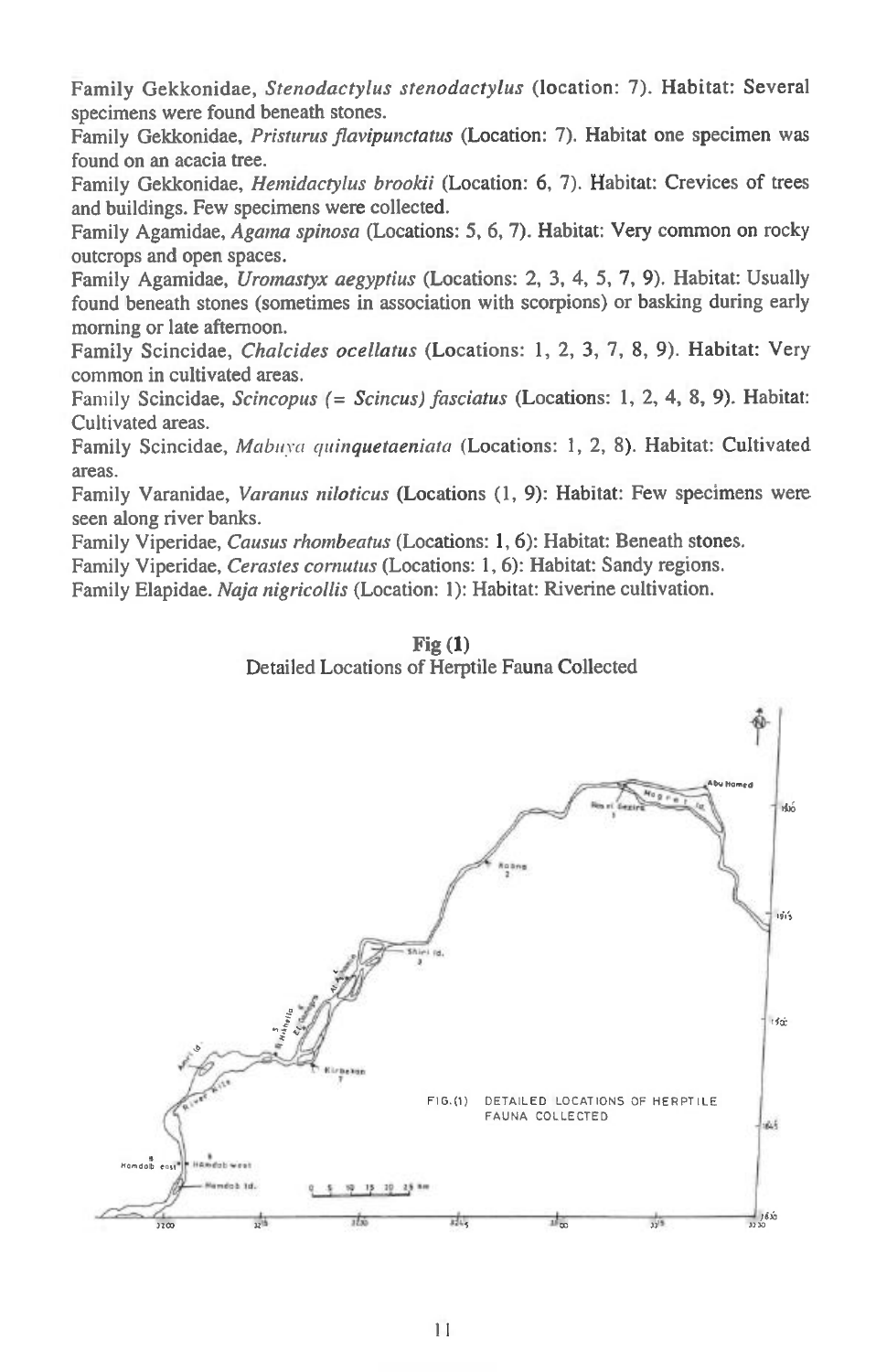### **Order Crocodilia**

Family Crocodylidae, *Crocodyhts niloticus* (Locations: 1, 9). Habitat: Seen basking on small islands.

The present investigation showed that:

**I.** One amphibian species *(B. regularis) is* present in the area.

2. The number of reptilian taxa in the area (3 orders, 8 families and 12 species) is far greater than that of amphibians.

3. Gekkonidae are represented by 4 species. It is interesting that the people in the study area appreciate the role of *T. annularis* in the control of mosquitoes and other insects. The superstitions about it recorded by Cottam and Cottam (1923) are invalid at least in the study area.

4. While agamids are found on the desert fringes, skinks are dominant around human settlement and cultivated sites.

5. The two vipers reported here were considered to be highly poisonous (Venkatraman and Badawi, 1969). The few specimens encountered in this study were killed during collection.

*6. T. triunguis, V. niloticus* and C. *niloticus* are becoming endangered due to countless irrigation water pumps that have altered the calm riverine habitat and the illegal hunting of *V. niloticus* and C. *niloticus* for their highly valued skins.

*7. Varanus griseus* was described by local people at Al Ashamin and El Nekheila in such a way that there was no doubt about their classification.

8. The possibility of finding *Stenodactylus petrii, Ptyodactylus hasselquistii*  (Gekkonidae), *Acanthodactylus ascutellatus* (Lacertidae) *Leptotyhlops cairi*  (Leptotyhlopidae), *Pstomiophi. aegyptius* and *P. sclocaris* (Cloubridae) recorded by Mathiasson (1964) around the second cataract or more taxa should not be neglected.

### **ACKNOWLEDGEMENTS**

We are grateful to The Institute of Environmental Studies, University of Khartoum and to The Ford Foundation for financial support. Special thanks are due to Prof. J.L. Cloudsley-Thompson who kindly read an earlier version of the ms and made valuable comments.

#### **REFERENCES**

Anderson, J. (1898). *Zoology of Egypt. 1. Reptilia and Batrachia.* London pp 371.

- Andersson, L.G. (1935). Reptiles and Batrachians from the central Sahara. *Goteborgs K. Vetensk-Vitterh. Hand L. (B)* 4(10): 1-19.
- Belail, M. (1979). *Reptile Fauna from Khartoum Province.* A dissertation. Submitted in partial-fulfilment of the B.Sc.Hons. degree Dept. of Zoology. Faculty of Science, University of Khartoum, Sudan.
- Cloudsley-Thompson, J.L. (1965). Rhythmic activity, temperature-tolerance, water relations and mechanism of heat death in a tropical skink and gecko. *J. Zool.,* **146:**  55-69.
- Cloudsley-Thompson, J.L. (1967). Durinal rhythm, temperature and water-relation of the African toad *Bidiz regularis. J. Zool.* **152:** 43-54.
- Cloudsley-Thompson, J.L. (1970). On the biology of the desert tortoise *Testudo sulcata*  in Sudan, *J. Zool.,* **160:** 17-33.
- Cottam, R. and Cottam, **L.,** (1923). Some nature superstitions about the white spotted gecko lizard with notes on its habitat. *Sudan Notes and Records VI:* 40-50.